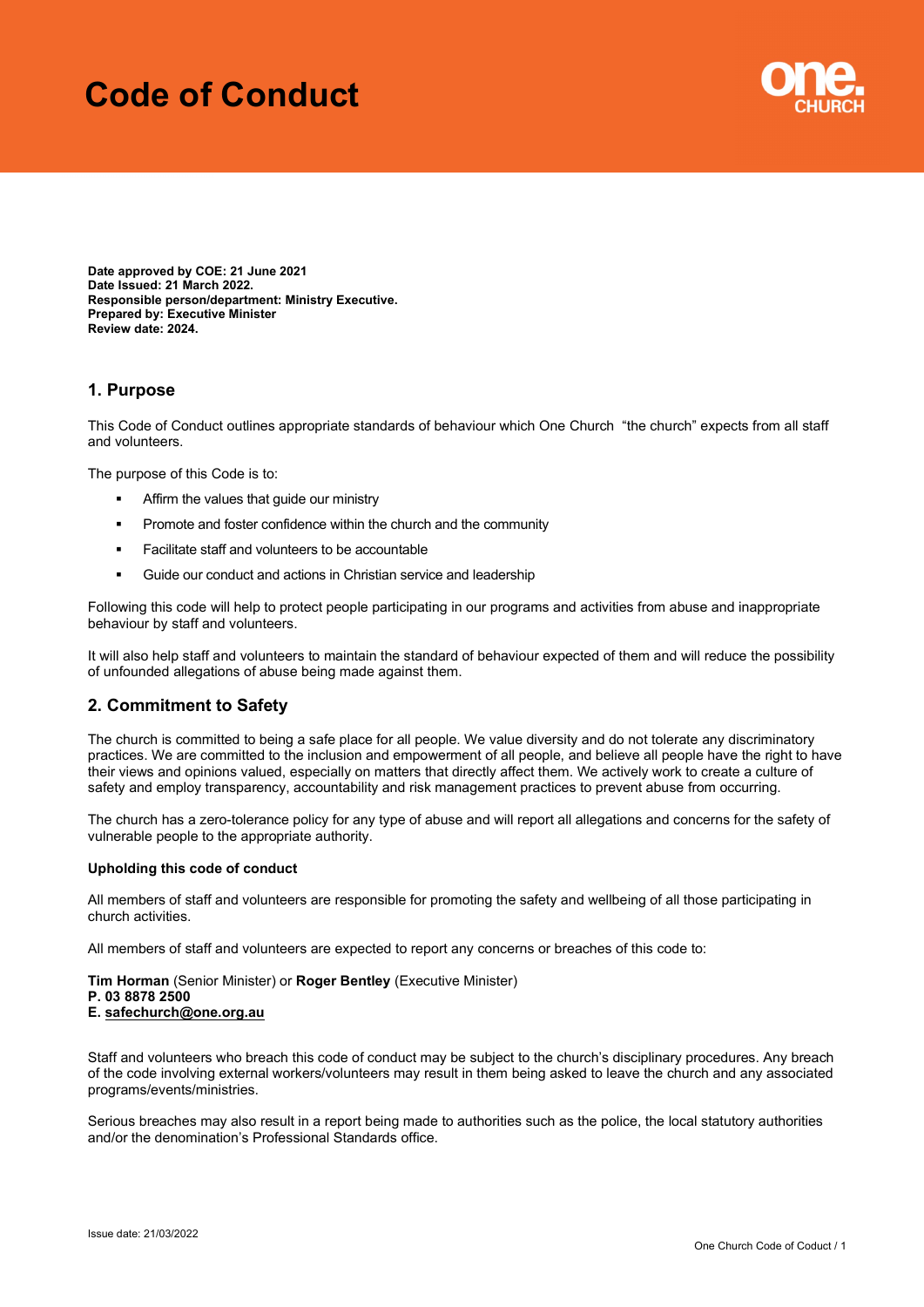

# 3. I WILL:

- Have a personal relationship with Jesus Christ and seek His teaching and guidance
- Be committed to my spiritual growth through regular prayer, bible reading and time with God
- Be an active member of the church
- Act with financial integrity
- Act with sexual integrity (not access pornagrahic or inappropiate material)
- Conduct myself in a manner that is consistent with the values of the church.
- Treat all people, especially children, young people and vulnerable adults with respect regardless of race, colour, gender, language, religion, sexual orientation, political or other opinion, nationality, ethnic or social origin, culture, disability, birth or other status
- Provide a welcoming, inclusive and safe environment for all children and young people, parents, carers, staff and volunteers.
- Encourage open communication between all people, allowing people to participate in the decisions that affect them
- Encourage young people and adults to feel comfortable and caring enough to point out attitudes or behaviour they do not like
- Be accountable and transparent in my actions, words, and conduct
- Comply with all relevant Australian, State and local legislation
- Avoid favouritism
- Self-assess my behaviour, actions, language and relationships with vulnerable people
- Take responsibility for ensuring I am accountable and do not place myself in positions where there is a risk of allegations being made. Wherever possible, I will ensure that another adult is present when I am working in the proximity of children. I will discuss other measures as necessary with the Safety Contact Person or appointed person
- Ensure any contact with children, young people and vulnerable adults is appropriate and in the parameters of the program/event/ministry
- Ensure language is appropriate and not offensive or discriminatory
- **Provide examples of good conduct in daily activities**
- Challenge unacceptable behaviour by others
- Follow and report any concerns of abuse in accordance with the church's reporting procedure
- Report any concerns or suspicions regarding abuse by a fellow worker, volunteer, contractor or visitor, in accordance with the church's reporting procedure
- Keep confidential all information that I am party to regarding child protection cases, disclosing and discussion information only with the Safe Contact Person or other parties as designated by them and according to reporting procedures
- Immediately disclose to the Safety Contact Person all charges, convictions, and allegations made against me